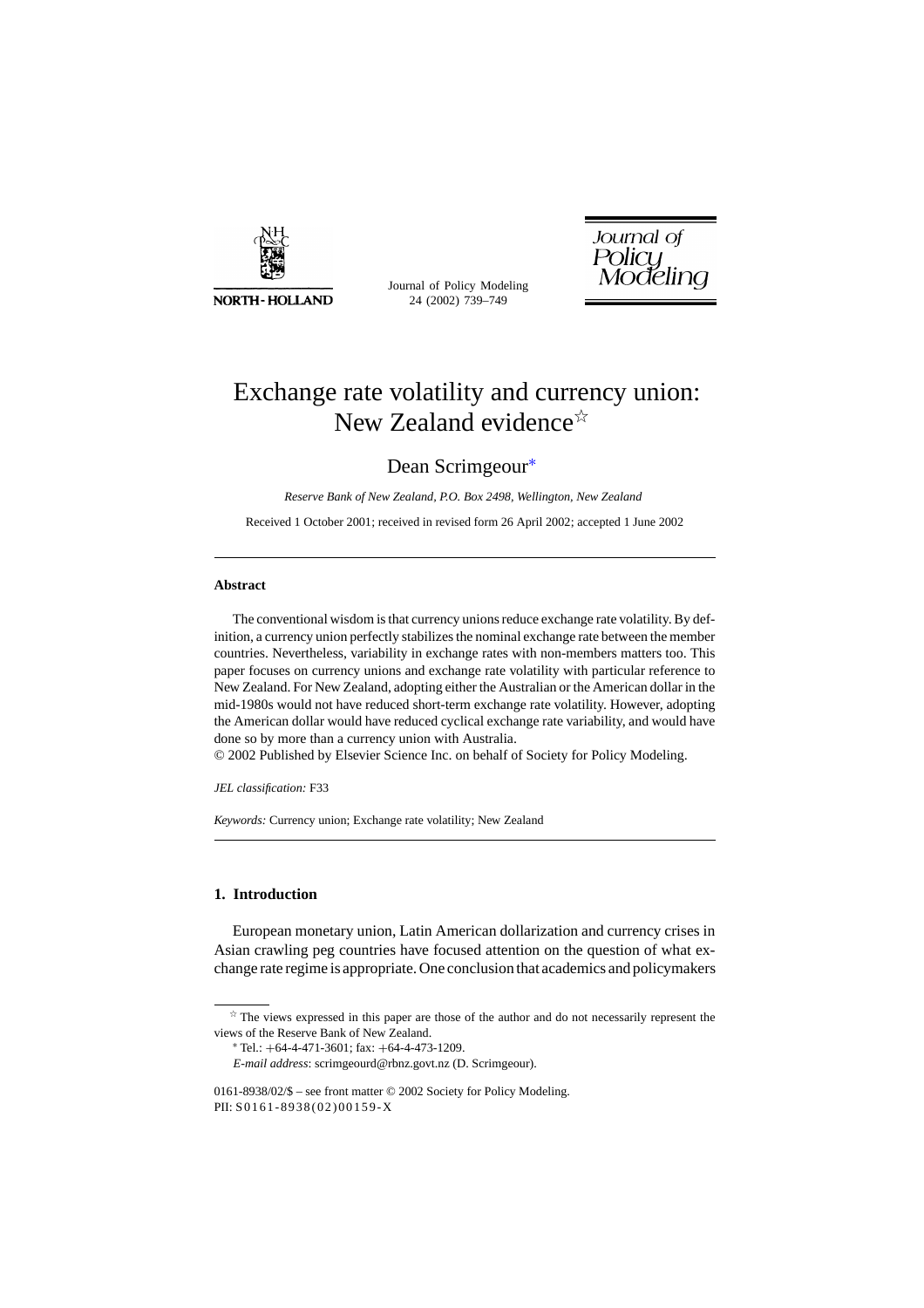generally agree on is that only a hard peg or a float is sustainable when capital markets are open [\(Fischer, 2001\).](#page--1-0) Arguments about which of these two corner solutions is best are based on a trade-off between macroeconomic flexibility and microeconomic efficiency. Some of the supposed efficiency gains are due to lower exchange rate variability.

New Zealand is an interesting case study because it has low, stable inflation and developed financial markets, unlike a number of developing countries, as well as diversified trading partners, unlike some developed countries where adopting a foreign currency has been suggested. Even so, New Zealanders have debated the possibility of adopting either the Australian or the American dollar in place of the New Zealand dollar, which has been floating without intervention since 1985. Each of the main contributions to the New Zealand debate — [Coleman \(1999\),](#page--1-0) [Grimes, Holmes and Bowden \(2000\)](#page--1-0) and [Hargreaves and McDermott \(2000\)](#page--1-0) has claimed that exchange rate volatility would be lower in a currency union, and this is expected to encourage trade and investment.

This paper revisits the issue of exchange rate volatility and currency union. Section 2 presents motivation for the research, touching on the links between exchange rate volatility and trade and investment. The paper goes on to discuss how currency union affects exchange rate volatility and how volatility considerations affect the choice of an anchor currency ([Section 3\),](#page--1-0) before presenting new evidence for New Zealand regarding the effect of alternative currency unions on exchange rate volatility [\(Section 4\).](#page--1-0) Conclusions follow in [Section 5.](#page--1-0)

### **2. Exchange rate volatility and currency union**

Research into currency unions has recently undergone a renaissance. The topic is prominent in both the academic context and the policy arena, especially with the introduction of the Euro. Running an independent monetary policy gives a country macroeconomic flexibility. When a country enters a currency union this is traded for microeconomic efficiency gains, due to lower transactions costs and increased integration.

The effect of currency union on exchange rate volatility is seldom disputed: going into a currency union would reduce volatility. At least, that is the conventional wisdom. While it is tautological that one country adopting another's currency perfectly stabilizes the nominal exchange rate between the client and anchor, $<sup>1</sup>$  the</sup> effective exchange rate will still exhibit some variability. The fact that one bilateral exchange rate is perfectly stabilized is not a sufficient reason to enter a currency union because variability in other exchange rates matters too. It is an open question whether or not effective exchange rate volatility will be lower in a currency union. This paper focuses on this issue with particular reference to New Zealand.

<sup>&</sup>lt;sup>1</sup> This terminology is taken from [Alesina and Barro \(2001\). T](#page--1-0)he client withdraws its own currency and uses the anchor's currency instead.